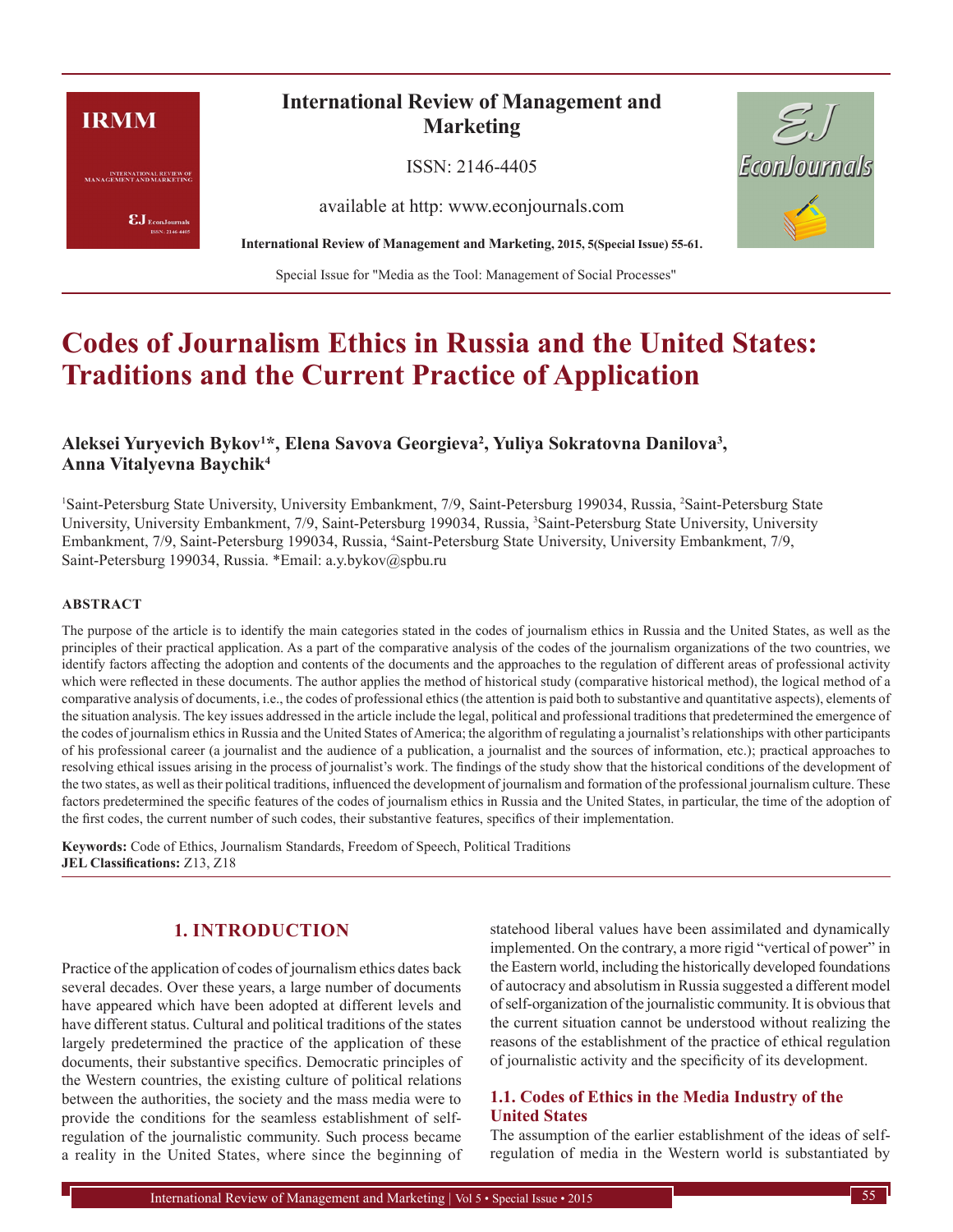historical facts. The discussion of the mission of a journalist and the mission of journalism in general began in the United States at the time, when the first newspapers were published in Boston and then in Philadelphia at the turn of the 18<sup>th</sup> century. The first codes of journalism ethics appeared in Europe and the United States at the turn of the 20<sup>th</sup> century. The earliest ethics documents for journalists adopted in the United States are considered to be The Kansas Code of Ethics for Newspapers and The Oregon Code of Ethics for Journalism adopted by the Oregon Newspaper Publishers Association in 1922 (Pratte, 1995). These were two local sets of rules, adopted by the newspaper editors of Kansas and Oregon respectively. One of the keynotes of these texts was a declaration of commitment to the norms of balanced coverage of events and restrained creation of sensations.

The next step was the development of a National Instrument, the Canons of journalism (Code of Ethics or Canons of Journalism, 1923). This code was adopted in 1923 by the American Society of Newspaper Editors. The main provisions of the code were the articles concerning the responsibility of a journalist and the need to take care of the interests of the society, the freedom of the press, the independence of journalists from different influences, except for the influence of the public interest, thorough and accurate presentation of information, etc. One of the articles provided for the obligation to inform the public about the mistakes made in a publication. The text was approved by many publishers in the United States, who expressed willingness to follow the declaration. Among them were the Detroit News, the Chicago Tribune, The Chicago Daily News. These newspapers were gaining popularity with the readers and cared about their reputation, while trying to dissociate themselves from scandalous tabloids.

Soon thereafter the new documents of this kind emerged, which either claimed the national status or, more often, reflected the interests of a certain organization. In 1926, the Society of Professional Journalists Code of Ethics was adopted. This code obliged journalists to find and communicate truthful information, to minimize any harm resulting from journalistic activity, to commit to independence and openness, to educate the audience. 3 years later, the National Association of Broadcasters adopted its Codes of Practices (1929), targeted primarily at radio journalists. Since 1952 it has extended to television broadcasters. Along with the general provisions on the mission of radio and television journalists, there is some evidence for specific restrictions, concerning the amount of advertising, particularly that of medicines, the programming standards, etc.

One can also list some other well-known organizations that adopted this kind of documents: American Auto Racing Writers and Broadcasters Association, American Society of Newspaper Editors, Association of Health Care Journalists Statement of Principles, Associated Press Managing Editors, College Media Advisers, National Association of Black Journalists, National Association of Science Writers, National Press Photographers Association, Online Journalism Review, Poynter Online, Radio-Television News Directors Association, Society of American Business Editors and Writers, Society for News Design. As a rule, such documents are recommendatory, but many members of the association or organization declare that they support the declared principles. For example, the Codes of Practices adopted by the National Association of Broadcasters in 1929 was supported by about half of radio broadcasting companies and a little less than two-thirds of television broadcasting companies.

The situation is different with the codes of ethics, adopted at the level of individual editorial boards and media: They can be binding for their staff. For example, the requirement to follow the code of ethics is included into the employment contract, and then it becomes mandatory. Among the documents adopted at the editorial level, we can name the Editorial Ethics Policy (Chicago Tribune), the Los Angeles Times Ethics Guidelines (Los Angeles Times), the BusinessWeek Code of Journalistic Ethics (Bloomberg Business Week).

Currently dozens of ethics codes have already been adopted. To take a closer look at these documents, one may refer to the collection presented in the media section on the website of the Illinois Institute of Technology (Codes Repository).

#### **1.2. Codes of Journalism Ethics in Russia**

Codes of journalism ethics appeared in Russia much later, although the idea of a journalist's responsibility to the society had already been expressed several centuries before. For example, in the  $18<sup>th</sup>$  century M. V. Lomonosov in his work "On the duties of journalists in course of writing compositions," intended to maintain the freedom of philosophy outlined the rules that must be followed by a journalist. Among them are impartiality, independence in working with words and others (Nazaretyan, 2010). These approaches are reflected in many codes adopted much later, as well as codes which are currently in force.

A code of journalism ethics in Russia is a product of the  $20<sup>th</sup>$  century. Until then, moral standards of the profession were discussed in journalistic collectives and in the press, they often became the subject of scientific research, were studied by future journalists at universities. In other words, journalism ethics in Russia and the Soviet Union attracted the attention of professionals and of the society in general and often became a matter of argument. Sometimes the USSR acted as an initiator of the discussion of the issues of journalism ethics at the international level. This, for example, is evidenced by the participation in the creation of the International Organization of Journalists after the Second World War in 1946, and the further work under its auspices. One of the areas of activity of the organization was to draw the attention of the international journalism community to the issues of journalism ethics and to develop a dialogue in this area.

The codes of journalism ethics in the form of written documents began to appear in the 1990's. Among the first most important documents were the codes of journalism ethics, adopted in 1991 and 1994. Their development and adoption were coordinated by the Russian Union of Journalists, and the discussion began within the framework of the all-union organization, the Union of Journalists of the USSR. These documents stipulate the need for compliance with existing norms and laws, declare commitment to the principles of disseminating reliable information, making a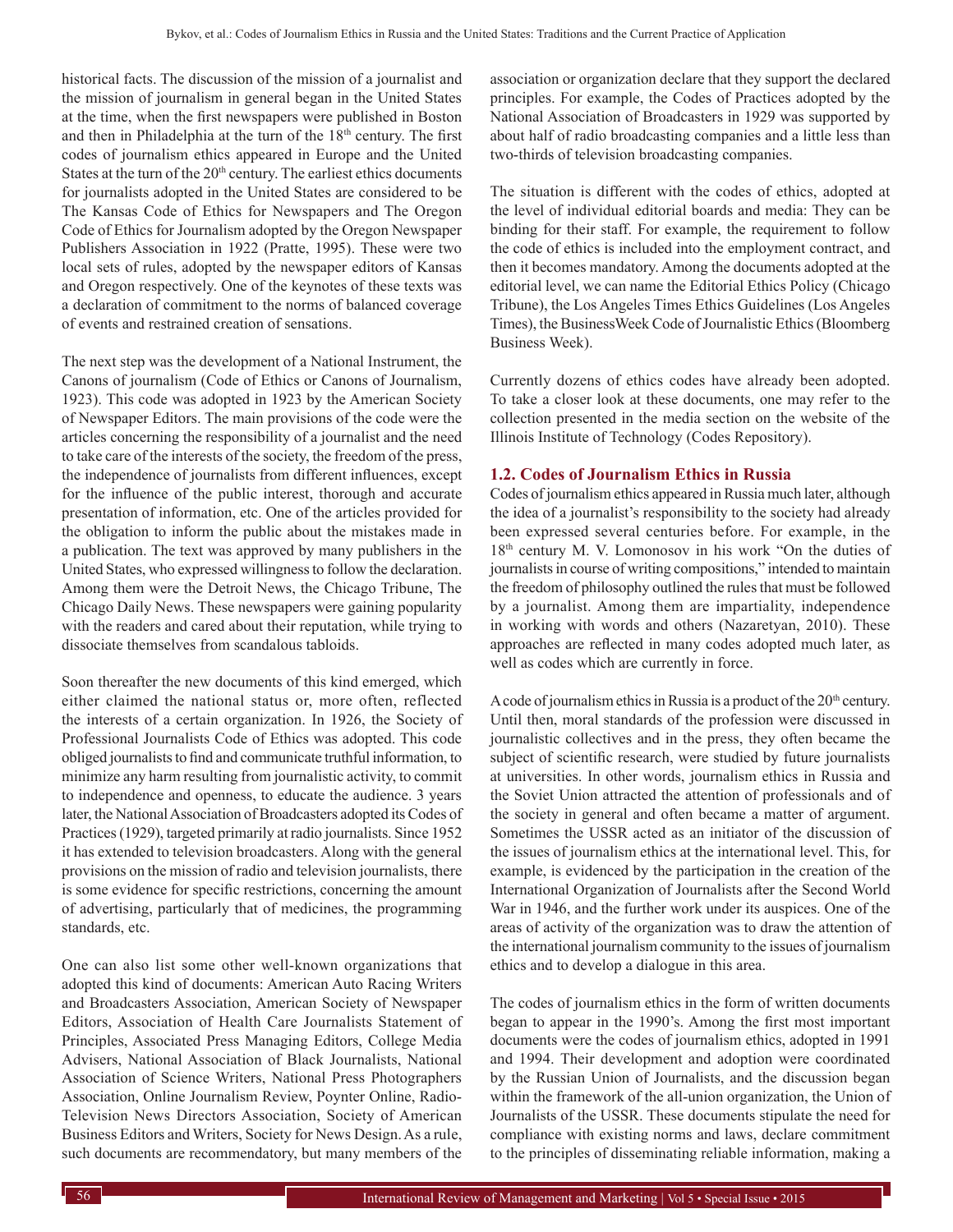distinction between facts and opinions. A journalist should correct errors in case of publication of incorrect or false information, refrain from using confidential information for personal purposes, comply with the copyrights, etc.

In 1994, the journalists from various media outlets, concerned about the further development of the Russian journalism, developed and signed the Declaration of the Moscow Charter of Journalists. 27 signatories, among them representatives of the leading Russian media (the Echo of Moscow, the Kommersant, the Moscow News and others), offered 11 provisions and expressed readiness to follow them in their work. The provisions of this Declaration and of the Code of journalism ethics of the Russian Union of Journalists (1994) have much in common. The Declaration also refers to the need to disseminate accurate information, stipulates the inadmissibility of plagiarism, emphasizes that a journalist's professional activity is stopped when he takes up arms.

The development of television and radio broadcasting in the new post-Soviet conditions predetermined the development of the specific rules of professional conduct. They were formalized in the "Charter of Broadcasters" of 1999. The document was adopted on the initiative of the largest broadcasting companies of the time – The All-Russia State Television and Radio Broadcasting Company, the Public Russian Television, NTV, TV-5 Moscow, TV-Center, Ren TV and a number of others. Some rules of the document duplicated provisions of the codes and the declaration mentioned above, for example, articles on the reliability of the information, on making a distinction between facts and comments, on the correction of errors and inaccuracies. There were also some entirely new sections. Among these one can mention the block on the protection of rights and legitimate interests of citizens and organizations, public health and morals. It stipulates the importance of respect for the citizens privacy (exceptions can be made only for the purposes of protection of public interest), refusal to demonstrate excessive cruelty and violence. For the first time there was provision on the inadmissibility of organizing information campaigns aimed at purposeful discrediting individuals and organizations for opportunistic purposes (Charter of Broadcasters, 1999).

Russian journalists' associations as well as individual editorial boards also adopted other codes of journalism ethics. For example, in 1997 the Declaration of the Russian Guild of Court Reporters was published. It dealt with the professional conduct of journalists with regard to the specifics of the coverage of legal and judicial issues. A recent example is the development of ethical rules of work in social networks for journalists of the Echo of Moscow radio station at the end of 2014. These rules became the basis for the draft addendum to the Charter of the radio station, which was published on its website on March 3, 2015. In this document there are theses regulating the political activity of journalists. For example, journalists should "refrain from any agitation and political activism in favor of any political party or politician during the election campaign." They should also avoid "public criticism of editorial policy, colleagues, shareholders or guests of the editorial office; this doesn't refer to the criticism of their public positions" (Draft Addendum to the Charter of the Echo of Moscow Radio Station, 2015).

Thus, there are obvious differences in the experience of formalization of the standards of journalism ethics in Russia and in the USA. In Russia, this process started much later, in the late twentieth century, while in the United States, the first documents of this kind began to appear at the beginning of the  $20<sup>th</sup>$  century. The quantitative ratio of codes in the two countries is also different. There are no exact statistics, but the rough estimates show that the number of American codes, including those adopted by national organizations of journalists, media industry associations, individual editorial boards, amounts to several hundred (account should be taken of the widespread practice of adoption of codes of ethics at the editorial level). The Russian experience shows that there are only a few examples: The most famous codes adopted by the Russian Union of Journalists and a number of Moscow Organizations have already been listed. In the non-metropolitan areas and among the members of journalistic community the initiatives of this kind are scarce. Perhaps in this case one can talk about just a few dozens of such documents. The problem is to identify the causes of such differences, to assess factors which affected the adoption of codes of ethics and the practice of their application in Russia and the United States – The two countries, representing different political cultures.

#### **2. METHODOLOGY**

As a part of reflection on the problems that have been identified, the authors apply several methods to reveal the historical and current specifics of the application of the codes of journalism ethics in Russia and in the United States, to compare the special aspects of their implementation in different countries, to identify the causes of this state of affairs.

The comparative historical method makes it possible to compare the standards of moral and ethical regulation of a journalist's work in the two countries in different time periods. This method is typical for historiography and other areas of historical research. It is based, on the one hand, on a comparison, which is typical for almost any scientific research: Any data analysis is impossible without comparison and identification of common or different characteristics. On the other hand, the historical comparison involves studying the form and content of the processes or phenomena during different historical periods. That makes it possible both to discover essential manifestations of the studied phenomena at a certain stage and trace their dynamics. In the context of our study it is important to pay attention to the stage of appearance of the codes of journalism ethics in Russia and the United States, as well as to the further establishment of the practice of application of the ethical standards in historical hindsight.

The method of logical analysis involves the reconstruction of the development of a phenomenon or a system. At the same time a researcher uses the tools of theoretical analysis, explores the elements and relationships of a system. It is important to take into account the development of this system, instead of studying it separately, detached from the environment. A formalization of the process of the study and its results is also required. In our study the logical method is applied to the comparative analysis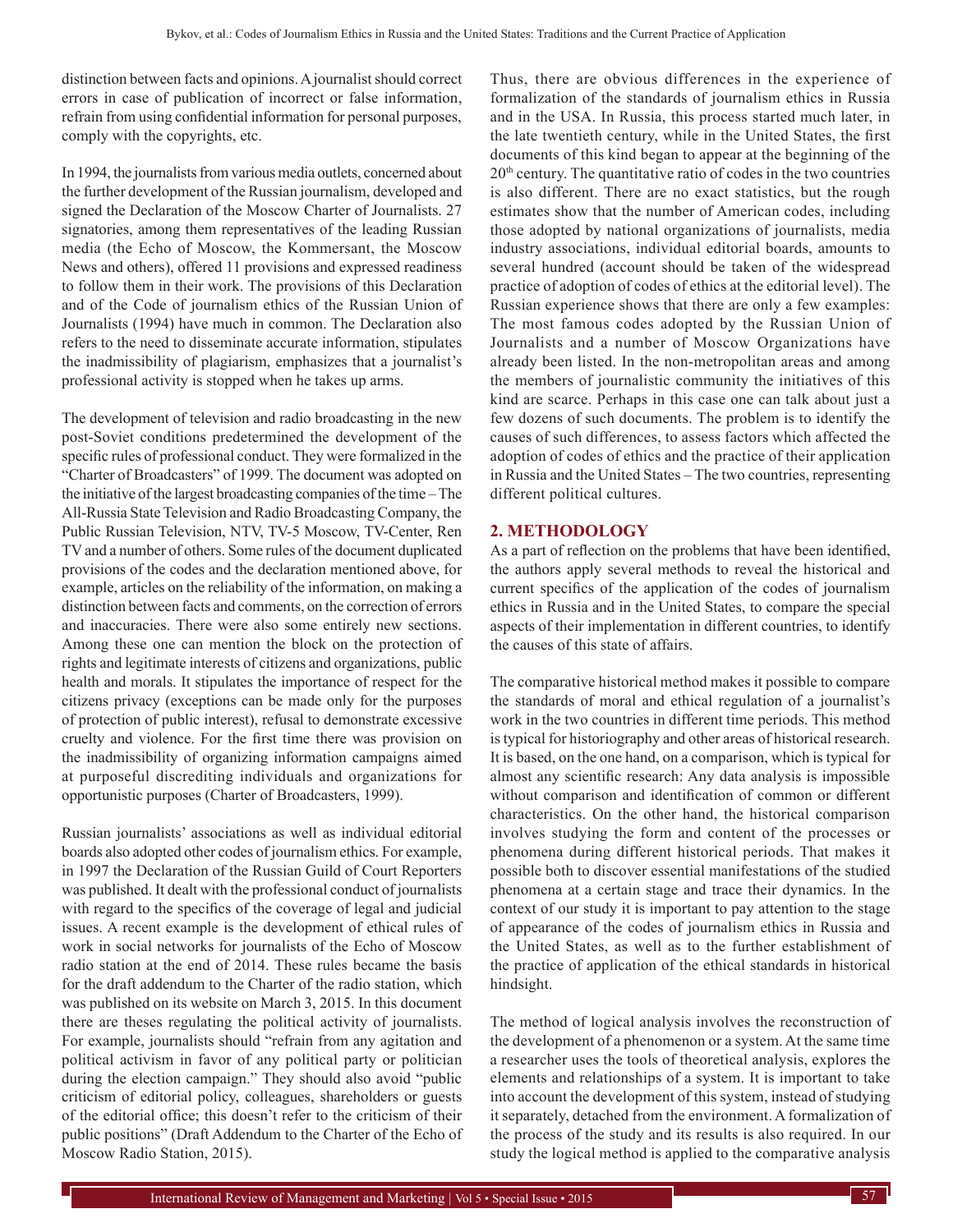of documents, in particular – The codes of journalism ethics. While using a certain degree of formalization and identifying a number of substantive and quantitative characteristics, the documents are studied in the context of historical circumstances, the specifics of the activity of organizations by which they were adopted, the extent and efficiency of influence on journalistic processes.

Because of the need to analyze the real situations which journalists encounter in addressing ethical conflicts, and to study the specifics of the application of the codes of journalism ethics on a case-bycase basis, the elements of the situation analysis are also applied. We identify typical situations and typical types of behavior of journalists, the effectiveness of the application of the codes of journalism ethics.

It should be noted that these methods are used conjointly in the process of the study, which makes it possible to get more consistent results.

#### **3. RESULTS**

The study shows that in Russia and the United States the adoption of codes of journalism ethics was influenced by different factors.

#### **3.1. Development of the Standards of Journalism Ethics in the United States: Factors and Priorities**

In the United States, these processes were largely caused by the dissatisfaction of a part of the journalistic community with the direction of the development of the press*.* The state of the American journalism at the turn of the  $20<sup>th</sup>$  century was largely determined by the strengthening of the so-called "yellow press," the development of the movement of muckrakers, the ambiguous economic status of media.

The commercialization of the press, speculation on scandalous topics provoked discussion on the mission of the journalist in the society. This issue has become the subject of public discussion. Some publications appeared that criticized the processes of commercialization of media, the impact of capital on print media. Other targets of criticism were the monopolization of the mass media market, the concentration of media assets, reduced competition in some areas (for example, decreasing number of cities where two or more competing city newspapers were published). The corrupt practices, merging of the interests of the business and political elite and the media were also identified. This sentiment, in particular, was reflected in the studies and publications by Sinclair (1920), Seldes (1935), Lippmann (1920; 1965), etc. The issues of journalism ethics were often raised in the works by these and other authors. After a couple of decades the American Society became the stage of debates on the responsibility of the press to the society. In particular, the commission established in 1942 on the initiative of Henry Luce, the owner of the Time Magazine, came to disappointing conclusions concerning the status of the press freedom in the US. The situation required taking action to change the state of affairs, including self-recovery efforts in the journalistic community.

An important factor which influenced the emergence of professional codes, was the creation of organizations, aimed at bringing journalists together and helping them to solve the arising problems. These processes became more intense in the early 20<sup>th</sup> century, although there were also some examples in the earlier history. For example, in 1887 the American Newspaper Publishers' Association (ANPA) was established. Among the goals of the ANPA there was the organization of mutual assistance among its members, solving economic and other issues. Among the organizations which appeared in subsequent years, there were a lot of well-known associations which were active throughout many decades. Let us enumerate some of them.

The National Press Club was established in 1908 and brought together journalism organizations, public funds and other associations. Its goal was to develop collaboration between journalists, as well as to establish the ethical standards of the profession. In 1912 the American Association of Teachers of Journalism was established. Despite the fact that its main mission was to hold annual conferences and compile statistics, its activity greatly influenced the development of the profession of a journalist in the United States and identifying a set of competencies for journalism education. Another union, the American Society of Newspaper Editors (1922) is considered to be one of the first major professional associations, which started to work at the national level. Other associations, which include the American Newspaper Guild (1933) and ANPA (1937), also contributed to self-organization of journalists.

At about the same time the development of professional journalism education was under way in the United States*.* The attempts to start training journalists in educational institutions took effect only in the early 20<sup>th</sup> century. Schools of journalism were established at Columbia University, the University of Missouri, the University of Wisconsin and some others. The beginning of  $20<sup>th</sup>$  century was dominated by a practice-oriented approach to the training of future journalists. Subsequently the educational curricula began to include theoretical disciplines that enhanced the knowledge of graduates, who got an idea of the place of journalism in the society, its functions, goals and mission.

Professional publications for journalists were established. Some of them were issued on the initiative of journalism organizations, as the Bulletin of the American Society of Newspaper Editors (ASNE Bulletin, 1922). Some publications appeared on the initiative of the professionals engaged in education. These include the Journalism Bulletin (1924), founded by Lawrence Murphy of the University of Illinois. The American Association of Teachers of Journalism began to prepare textbooks for students. The emergence of some of the professional media – Broadcasting and Cable, Television Quarterly an others – was also caused by the development of new types of media (Shvetsova, 2009). The aforementioned print media addressed the problems of the journalism industry, the prospect of its development, the issues of professional conduct.

These factors have largely predetermined the emergence of codes of journalism ethics in the United States, and have influenced their content.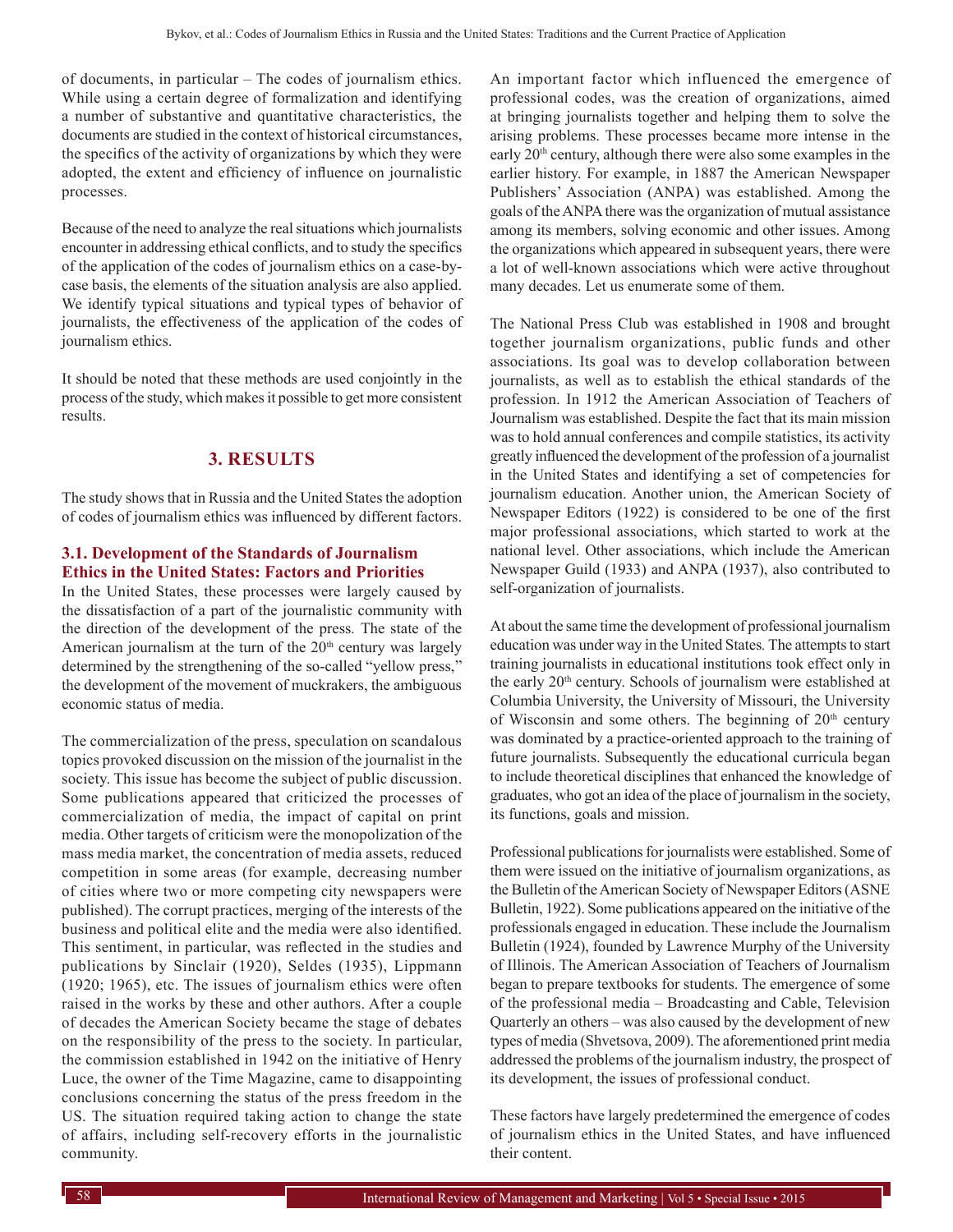#### **3.2. Conditions of Formation of the Standards of Ethics Regulation of Journalistic Activity in Russia**

The emergence of codes of journalism ethics in Russia was predetermined by different historical and socio-political conditions.

In the early  $20<sup>th</sup>$  century, after the revolutionary turmoil, the development of media was regulated by the documents issued by the communist party and the government agencies. Traditionally, the first to be mentioned is the decree on press, issued on October 27, 1917 by the Council of People's Commissars. This move, as well as the establishment of revolutionary tribunal of the Press in 1918, involved encouraging media support for the new government. It brought about the closure of print media which were unfriendly towards the ruling party policy. Before the late 1980s and early 1990s the bodies of the leading party of the USSR issued dozens of resolutions and decisions which determined the media activity. These included, for example, the decree of the Council of People's Commissars of the USSR No. 21 "On the reorganization of the planning and regulation of the press" (1931), the decree of the Central Committee of the All-Union Communist Party of the Bolsheviks "on the workers' press" (1932), the decrees of the Central Committee of the CPSU "on improving the management of the mass movement of correspondents of the workers' and peasants Soviet press" (1958), "on improving the radio information" (1964), etc. In these conditions, the standards of conduct for journalists were determined by resolutions and decisions of local party organizations. The first code of journalism ethics was adopted only in 1991, at the Congress of the Union of Journalists of the USSR.

The appearance of the codes of journalism ethics in Russia, as in the United States, was influenced by the creation of professional journalism organizations and unions. Their rapid development began in the 1990s (prior to that, the most authoritative and virtually non-alternative organization was the Union of Journalists). The associations established in this period included the Academy of Russian Television (1994), the Russian Public Relations Association (1991), the Association of Directors of Communications and Corporate Media of Russia (2004) and many others. The beginning of their activity was related to the adoption of declarations, which specified the aim and objectives of the activities of almost each organization. They attracted interested professionals, held conferences and meetings, organized discussion of internal corporate issues, developed relevant documents.

The development of journalism education encouraged the discussion of the work rules of media correspondents. The prototype of the modern journalism faculties and departments, which existed in Russian universities over 100 years ago, was the practical training courses opened in Moscow in 1905 under the guidance of Professor Vladimirov. It is also known that in 1909-1911 the leaders of the Russian revolutionary movement (Lenin, Lunacharsky, etc.) taught the basics of journalism in the party schools which existed abroad. Journalism training schools, and subsequently journalism faculties and departments were established in the major cities of the Soviet Union in the 1920s and 1930s. The researchers note that later training of journalists became more fundamental; curricula began to include courses in political science, cultural studies, religion, social studies, natural sciences, as well as a course of journalism ethics (Kikhtan, 2015).

Schools of journalism studies were established at the universities, research papers in this field began to appear. Obviously, it does not make sense to analyze works on the history of journalism in general, because it is beyond the scope of this article. Let us pay attention to the interest of researchers to the subject of journalistic ethics. Among the authors who addressed these problems we can mention Avraamov (2003), Kirichek and Fedotova (2004), Lazutina (1999), Richter (2002), Tulsanova and Dorsky (2011) and many others. These researchers, who represented different scientific schools and universities, characterized the situation with the development of journalism ethics in Russia and abroad, identified key problems, offered an analysis of the main documents, and outlined their vision of the further development of the situation. Their works have become a basis for studying journalism in the Russian universities and for further scientific inquiry.

It should be noted that recently a number of works have appeared, where ethical issues are considered either in the context of the interdisciplinary research, or in relation to the functioning of the new media. In this respect one can refer to the studies by Litvinenko (2012), Nikonov (2013), Potolokova and Kurysheva (2013). The authors address directly the problems of political communication, information society, internet technologies; however, ethical issues get new meanings and solutions in this context.

Summing up the results of the study, we may note that in the United States formalized documents for journalists concerning the issues of moral and ethical conduct (ethics codes) appeared much earlier than in Russia. The time lag is approximately 70 years: Between the first decades of the 20<sup>th</sup> century and the 1990s. This may indicate the presence of certain conditions in the society essential for the emergence of relevant documents. At the very minimum, the media institutions should get some autonomy and freedom; the relevant organizations and structures should begin to develop – professional journalism organizations, a system of training and a theoretical base for the fundamental understanding of the phenomenon. It is evident that this set of factors developed in Russia only at the turn of the  $21<sup>st</sup>$  century, whereas in the American Society it existed several decades earlier, though in a slightly different form.

Besides, the historical analysis highlights a variety of the key factors which influenced the formation and development of journalism ethics in the two countries. In the United States, the attention was drawn to these issues due to the negative impact of the "yellow press," the increasing amount of scandalous, negative information in the media. The response to this situation was the establishment of professional unions and associations, development of codes of ethics. In Russia the phenomena of this kind are also observed to a certain extent: After becoming independent in the 1990s, the press became virtually unregulated, journalists from some media outlets did not feel any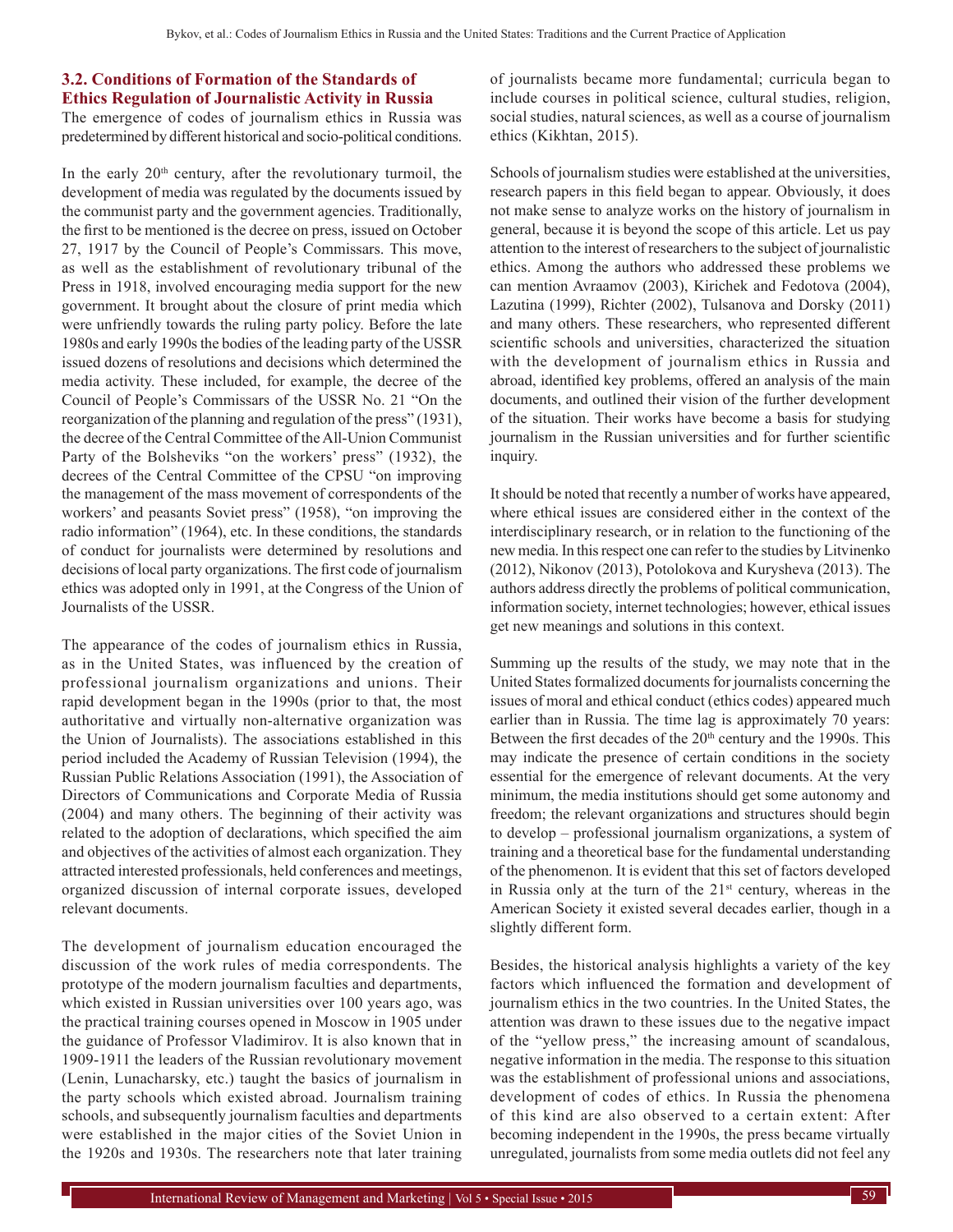responsibility to the society, often "sailed close to the wind" in the legal field. In this respect, the adoption of ethical standards helped to set some limits. However, in this case account should be taken of the decades-long dependence of journalists from the party-state structures, continuous work in the conditions of censorship. Exemption from this dependence required new approaches to the regulation of mass-media. Alongside with the legislative acts, the adopted codes of ethics could also perform this compensatory role.

## **4. DISCUSSION**

The discussion in the research literature on the emergence and the practice of current application of ethics codes is focused on several problematic aspects. As the Russian author K. A. Nazaretyan rightly points out, one point of view is based on the fact that journalism ethics emerged and developed alongside with the development of the journalism itself (Nazaretyan, 2010). This view is shared by Kumylganova, who points out the development of the moral consciousness of a journalist in the course of professional activity (Kumylganova, 1992). Another view of the problem assumes that journalism ethics began to develop alongside with the formation of the professional community of journalists, which took place in the middle and in the second half of the 19<sup>th</sup> century (Avraamov, 2003).

Another debating point is related to the identifying of the reasons for the adoption of codes of ethics, the increasing interest in the self-regulation of media. This aspect of the problem is also addressed by different researchers. Some of them believe that this development can be attributed to external factors. For instance, White asserts that codes of ethics are always adopted "under pressure from the outside, which induces the development of self-regulation." McQuail shares the same opinion. He expresses confidence that the moral principles of journalism are most clearly and vividly articulated in times of crisis and at the turning points in the history of the society (Pattyn, 2000). A slightly different view of the problem is expressed by Kaplar and Maines, who focus on the journalists' ability to take independent decisions. For example, they point out the main ethical principles taken by journalists from the classical liberal theory – Independent gathering of information and skepticism towards authorities (Kaplar and Maines, 1995).

Among the issues under discussion is the possibility of the development of professional ethics by the journalistic community in authoritarian countries, which include the Soviet Union. The view that everything, including ethical principles, was determined by the party structures and government authorities, is questionable. While agreeing in general with these arguments, we have to note that in practice there were examples which did not fit in this schema. For instance, the major editorial boards followed the rules that were currently reflected in the ethics document of the journalism organizations in different countries. These principles include, in particular, careful work with facts and revalidation of received data (dissemination of false or misleading information could have serious consequences for the author and the editor of a newspaper). Another rule was that of inadmissibility of plagiarism. Violation of this principle could also entail punishment. The principle of the social responsibility of journalism was also implemented. Print media gave coverage to problem situations; the criticism was often followed by the authorities' response and appropriate measures. Systematic work with readers' letters was underway. Thus, the situation with the ethical standards in journalism in the Soviet times was not unambiguous; many standards that were adopted by individual editorial boards were then reflected in the codes of journalism ethics.

## **5. CONCLUSION**

It is important to emphasize that the sphere of ethical standards and rules of journalism is not some rigid formation. Despite the fact that the provisions of the basic documents seem to be firmly established and are often repeated in various texts, new codes are adopted, draft amendments to the existing codes appear. For example, in the fall of 2014 there were reports of the plans for introducing changes in the codes of ethics of the American journalists (SPJ). It was proposed to introduce amendments to the code adopted by the Society of Professional Journalists, to add an article on providing access to the original information to the audience, when it is appropriate. It was also noted that journalists should not have to pay for news, and when this occurs, the published information should be indicated by a special mark. Among the innovations introduced by another organization, the Radio Television Digital News Association was the recommendation for journalists to verify information, "to tell the remaining part of the story and acknowledge the absence of important additional information" (Sadovskaya-Komlach, 2014). This approach means that journalists are aware of the need to explain information, to help a reader, a listener or a viewer to get an understanding of the events which take place. This adjusts the earlier principles suggesting that a journalist is just an intermediary whose task is to transfer information from the source to the audience.

Further discussion should take place in the context of the political culture of different countries. This article only makes an assumption that the model of ethical regulation of journalistic activity is correlated with the social and political traditions of the society. What are the mechanisms and consequences of this influence? To what extent is it true for other countries, for the regions of Eastern and Northern Europe, Asia, etc.? It is evident that such research requires the use of additional methods, including polling, sociological surveys, and content analysis.

Certain transformations of the codes of ethics are likely to take place with the further development of the new media and means of communication. It is clear that in this situation the issues of the protection of privacy and personal information become particularly acute. The problems of the reliability of information, determining authorship of texts also become increasingly relevant. Along with the existing universal approaches, unique ways of solving these problems are also possible in certain countries, which is in no small measure determined by the political and cultural traditions of their development. These issues require further attention of researchers.